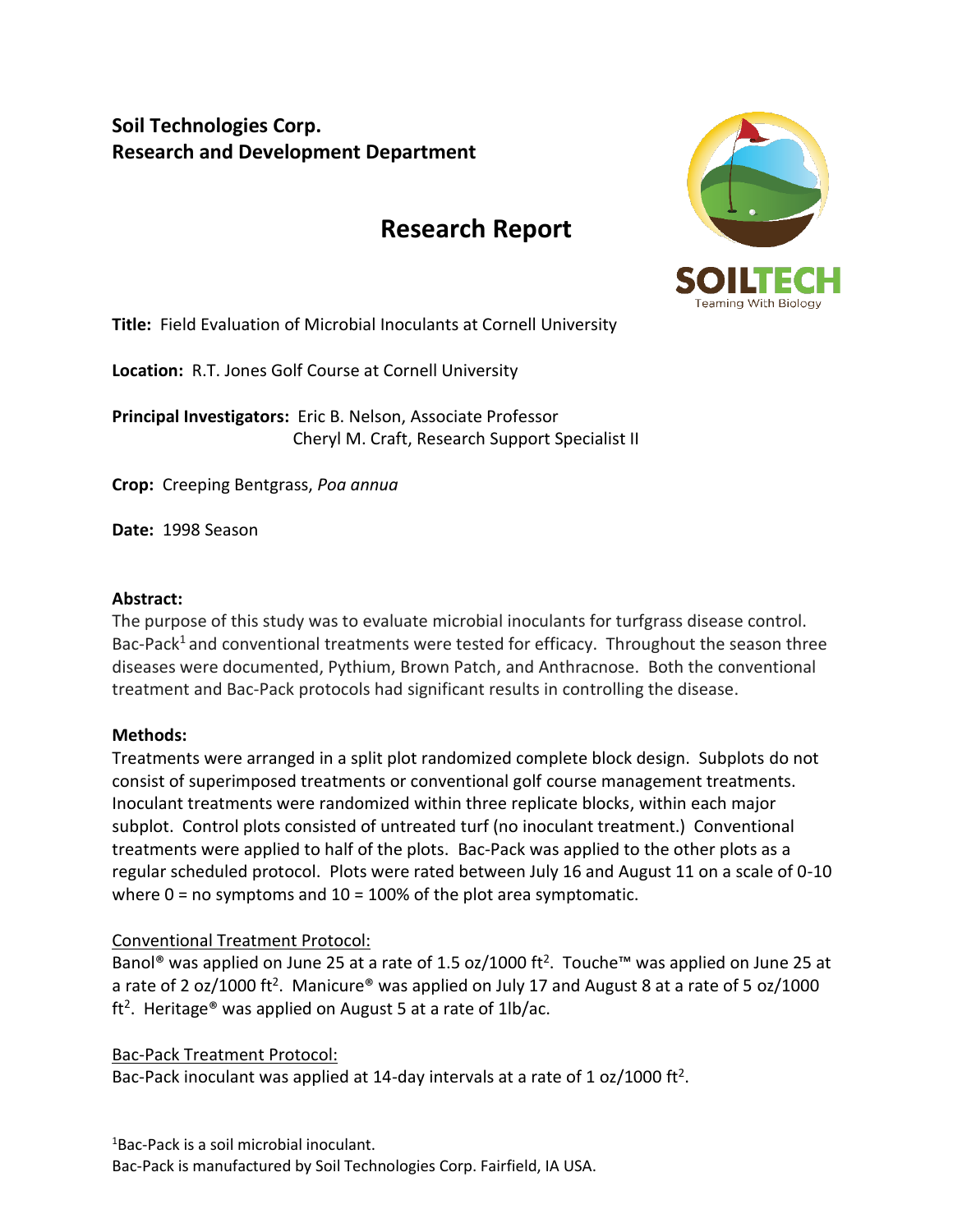#### **Results:**

A number of different diseases appeared on plots throughout the 1998 season. It should be noted, however, that 1998 was a particularly unusual year in that expected disease such as dollar spot never showed up and other diseases such as Pythium root rot appeared at an extremely odd time of year.

In mid-July, following the first application of treatments, small reddish-brown patches appeared on plots. These symptoms were subsequently diagnosed as Pythium root rot. Disease ratings ranged from 1-6. This indicates the considerable level of variability throughout the experiment. The disease rating charts can be seen below. Bac-Pack showed reduced levels of disease compared with the untreated controls and conventional sprays.



## Diagram 1: Disease Rating Carts

Toward the end of July, Pythium root rot symptoms had disappeared and brown patch symptoms were apparent. A number of significant treatment effects were observed at both the July 30 and August 6 rating dates. Bac-Pack showed a significant suppressive effect toward Brown Patch on the July 30 rating date. By August 6, Brown Patch symptoms were beginning to disappear (as indicated by ratings of untreated plots.) At this rating date, the Bac-Pack treatment was less diseased than the untreated control plots and the conventional treatments. Anthracnose became prevalent on experimental plots toward the middle of August. Plots